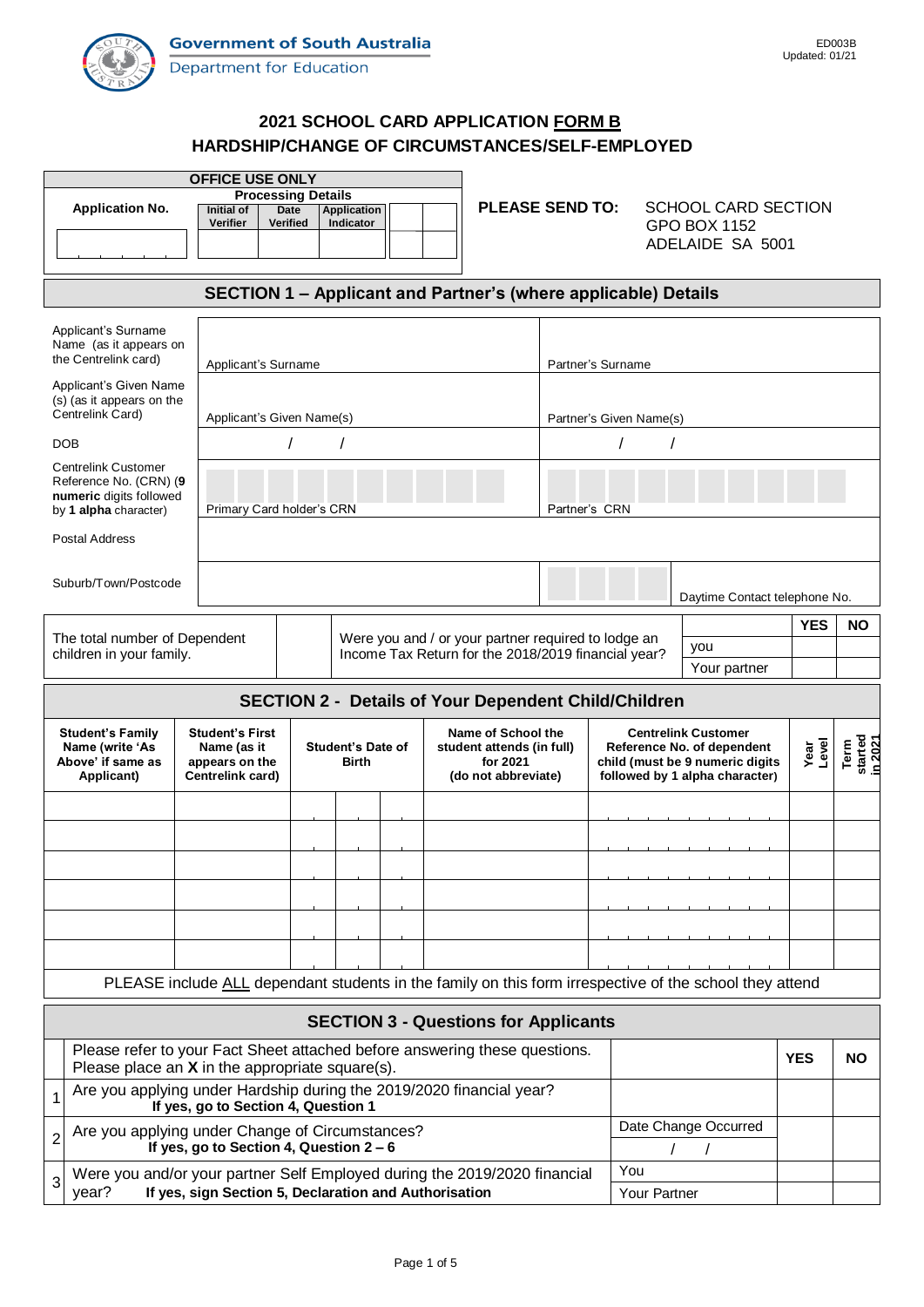**Department for Education** 



|    | <b>SECTION 4 - Questions for Applicants</b>                                                                                                                                                                                                                                          |               |            |           |  |  |  |  |  |  |  |
|----|--------------------------------------------------------------------------------------------------------------------------------------------------------------------------------------------------------------------------------------------------------------------------------------|---------------|------------|-----------|--|--|--|--|--|--|--|
|    | Please refer to the Fact Sheet attached before answering these questions. Please place an X<br>in the appropriate square(s).                                                                                                                                                         |               | <b>YES</b> | <b>NO</b> |  |  |  |  |  |  |  |
|    | <b>Hardship (Refer to Fact Sheet - Hardship Section)</b>                                                                                                                                                                                                                             |               |            |           |  |  |  |  |  |  |  |
| 1  | Did you or your partner have any extraordinary or unexpected expenses during the 2019/2020<br>financial year? If so, please attach the relevant documents detailed in the attached fact sheet.                                                                                       |               |            |           |  |  |  |  |  |  |  |
|    | <b>Change of Circumstances (Refer to Fact Sheet - Change of Circumstances Section)</b>                                                                                                                                                                                               |               |            |           |  |  |  |  |  |  |  |
|    |                                                                                                                                                                                                                                                                                      | You           |            |           |  |  |  |  |  |  |  |
|    | Did you or your partner cease employment before 28 February 2021?<br>If so, at exactly what date did you or your partner cease work?                                                                                                                                                 | Date ceased   | $\prime$   | $\prime$  |  |  |  |  |  |  |  |
| 2  | Please attach the relevant documents as detailed in the attached fact sheet.                                                                                                                                                                                                         | Your Partner  |            |           |  |  |  |  |  |  |  |
|    |                                                                                                                                                                                                                                                                                      | Date ceased   | $\sqrt{2}$ | $\prime$  |  |  |  |  |  |  |  |
|    |                                                                                                                                                                                                                                                                                      | You           |            |           |  |  |  |  |  |  |  |
| 3  | Did you and/or your partner commence self-employment after 1 July 2020?                                                                                                                                                                                                              | Date occurred | $\prime$   | $\prime$  |  |  |  |  |  |  |  |
|    | If so, at exactly what date did this occur?<br>Please attach the relevant documents as detailed in the attached fact sheet.                                                                                                                                                          | Your partner  |            |           |  |  |  |  |  |  |  |
|    |                                                                                                                                                                                                                                                                                      | Date occurred | $\prime$   | $\prime$  |  |  |  |  |  |  |  |
| 4  | Did you separate from your partner in the 2019/2020 financial year or prior to 28 February<br>2021? If so, at exactly what date did you separate?                                                                                                                                    |               |            |           |  |  |  |  |  |  |  |
|    | Please attach the relevant documents as detailed in the attached fact sheet.                                                                                                                                                                                                         |               | $\prime$   | $\prime$  |  |  |  |  |  |  |  |
| 5  | Did a child/children return to your care after 1 July 2020 or prior to 28 February 2021?<br>If so, please attach the relevant documents as detailed in the attached fact sheet                                                                                                       |               |            |           |  |  |  |  |  |  |  |
|    | Have you recently re-located from interstate? If so, exactly what date did you arrive in South<br>Australia?                                                                                                                                                                         |               |            |           |  |  |  |  |  |  |  |
| 6  | Please attach the relevant documents as detailed in the attached fact sheet. Sheet. Iff so, at<br>exactly what date did you re-locate to South Australia? If so, please attach the relevant<br>documents as detailed in the attached fact sheet                                      |               |            | $\prime$  |  |  |  |  |  |  |  |
|    | <b>SECTION 5- Declaration and Authorisation</b>                                                                                                                                                                                                                                      |               |            |           |  |  |  |  |  |  |  |
| 1. | I declare that my family's gross income for the 2019/2020 financial year or gross weekly income as at 28<br>February 2021 is within the School Card income limits for the number of dependent children and that the<br>information provided in this application is true and correct. |               |            |           |  |  |  |  |  |  |  |
| 2. | I declare that I have completed all relevant sections of the application and attached appropriate documentation to<br>support your application.                                                                                                                                      |               |            |           |  |  |  |  |  |  |  |
| 3. | I declare that I, and my partner (where applicable) have been invoiced for the above listed student(s) school fees.                                                                                                                                                                  |               |            |           |  |  |  |  |  |  |  |
| 4. | I declare that I have completed and signed the Income Confirmation Authorisation as outlined in Appendix A.                                                                                                                                                                          |               |            |           |  |  |  |  |  |  |  |
|    | <b>Signature of Applicant:</b>                                                                                                                                                                                                                                                       | 12021         |            |           |  |  |  |  |  |  |  |
|    | <b>Signature of Partner:</b>                                                                                                                                                                                                                                                         | 12021         |            |           |  |  |  |  |  |  |  |
|    | School Card is administered by the Department for Education. Additional information is available at www.sa.gov.au<br>or contact the School Card Section on free call 1800 672 758.<br>Please Note: Applications for the 2021 School Card Scheme close 19th November 2021.            |               |            |           |  |  |  |  |  |  |  |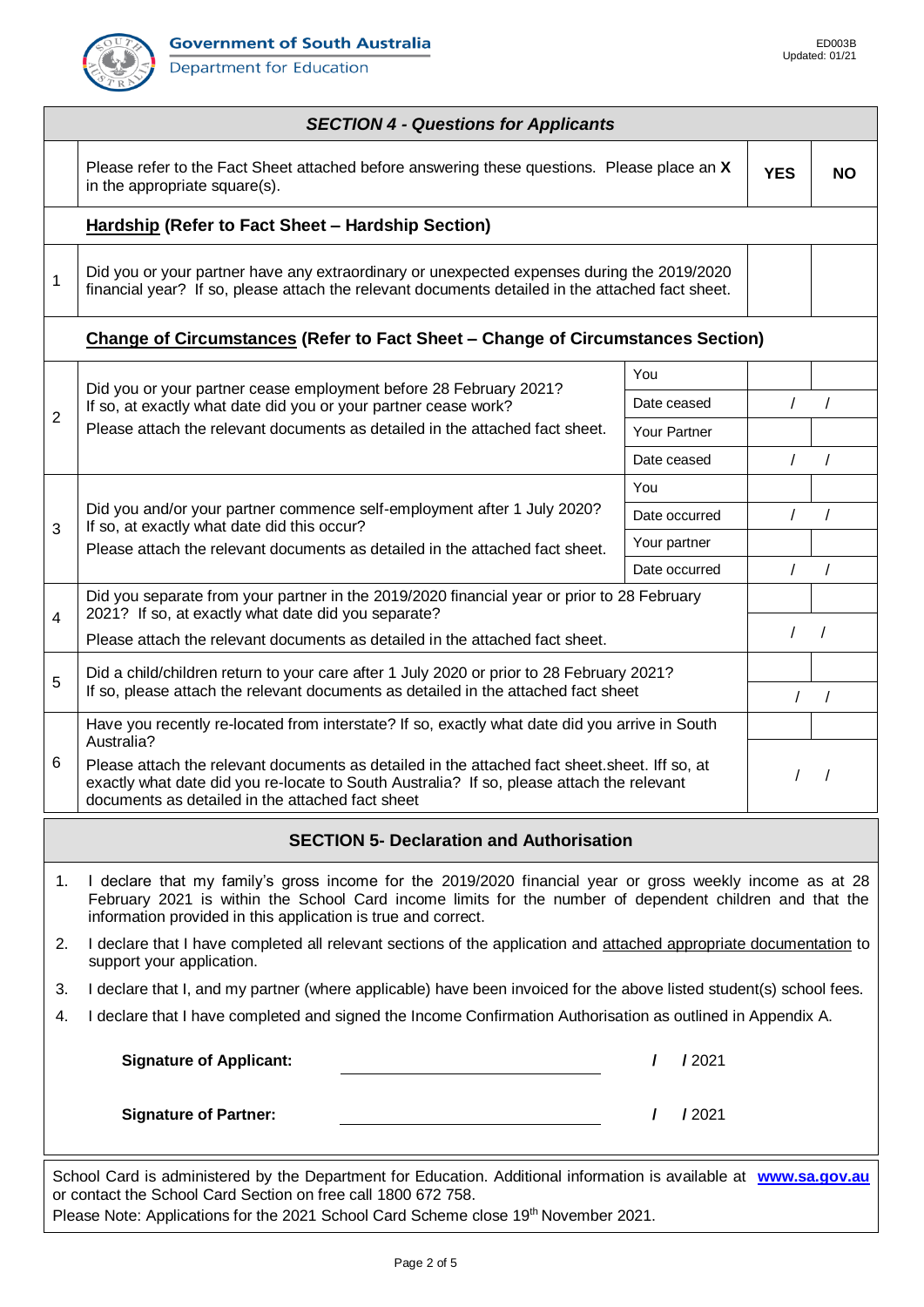Department for Education



## **2021 SCHOOL CARD FACT SHEET FORM B HARDSHIP/CHANGE OF CIRCUMSTANCES/SELF-EMPLOYED**

### Eligibility Income Limits

The income limits applied to determine eligibility are available at [www.sa.gov.au,](http://www.sa.gov.au/) your child(ren)'s school or by contacting the School Card Section on 1800 672 758.

Please Note: Different eligibility income limits may apply for students attending a Government or a Non-Government school.

Eligibility for School Card assistance is dependent upon the combined family gross income for the 2019/2020 financial year being within the School Card income limits (as shown above):

The combined gross family income for the applicant and partner(where applicable) includes:

- Gross salaries, wages and allowances from an employer(s)
- Taxable Centrelink pensions, benefits and allowances
- Non-taxable or Tax-exempt pensions and benefits (eg Disability Support Pension, Carers Pension)
- Gross interest and dividends
- Benefits from the Department of Veteran's Affairs
- Supplementary income as identified in the Supplementary tax return
- Fringe benefits (e.g. provision of a car, entertainment expenses)
- Foreign income including pensions and employment
- Business/Partnership income from self-employment (includes depreciation)

Gross income does not include any amounts received for:

- The TPI component of your Department of Veteran's Affairs benefits
- Family Tax Benefits parts A and B
- Child maintenance payments
- Carer Allowance

The ED003B form is for specific applicants who wish to apply for School Card under the following provisions:

#### **1. Hardship**

Where the applicant(s) are over the School Card limits but have experienced hardship in the 2019/2020 financial year which has resulted in the family's average weekly gross income being within the School Card income limits the applicant can apply on hardship grounds. Assessment under hardship will deduct any expenditure from the family gross income which is considered either extraordinary or unavoidable during the 2019/2020 financial year.

Extraordinary and unavoidable expenses include the following:

- Out of pocket medical and/or dental expenses (actual cost after insurance, Health Fund or Medicare claims have been deducted)
- Expense for caring for a person with a disability including cost of respite care
- Travel and accommodation expenses incurred by families for ongoing medical treatment
- Other expenses of an extraordinary or unavoidable nature (eg funeral expenses)

Extraordinary and unavoidable expenses do not include the following:

- Mortgage/rent
- Materials & Services Charges and other educational expenses
- Motor vehicle expenses
- Child support/maintenance expenses
- General living expenses (including food, clothing, recreation, repairs, local government rates and taxes, power, water and telephone)
- Financial services expenses (eg hire purchase repayments)
- One-off expenses for replacement of household items (eg refrigerator, hot water service, washing machine)
- Private health insurance premiums
- Loss from business ventures or investments where primary source of income is from salary/wages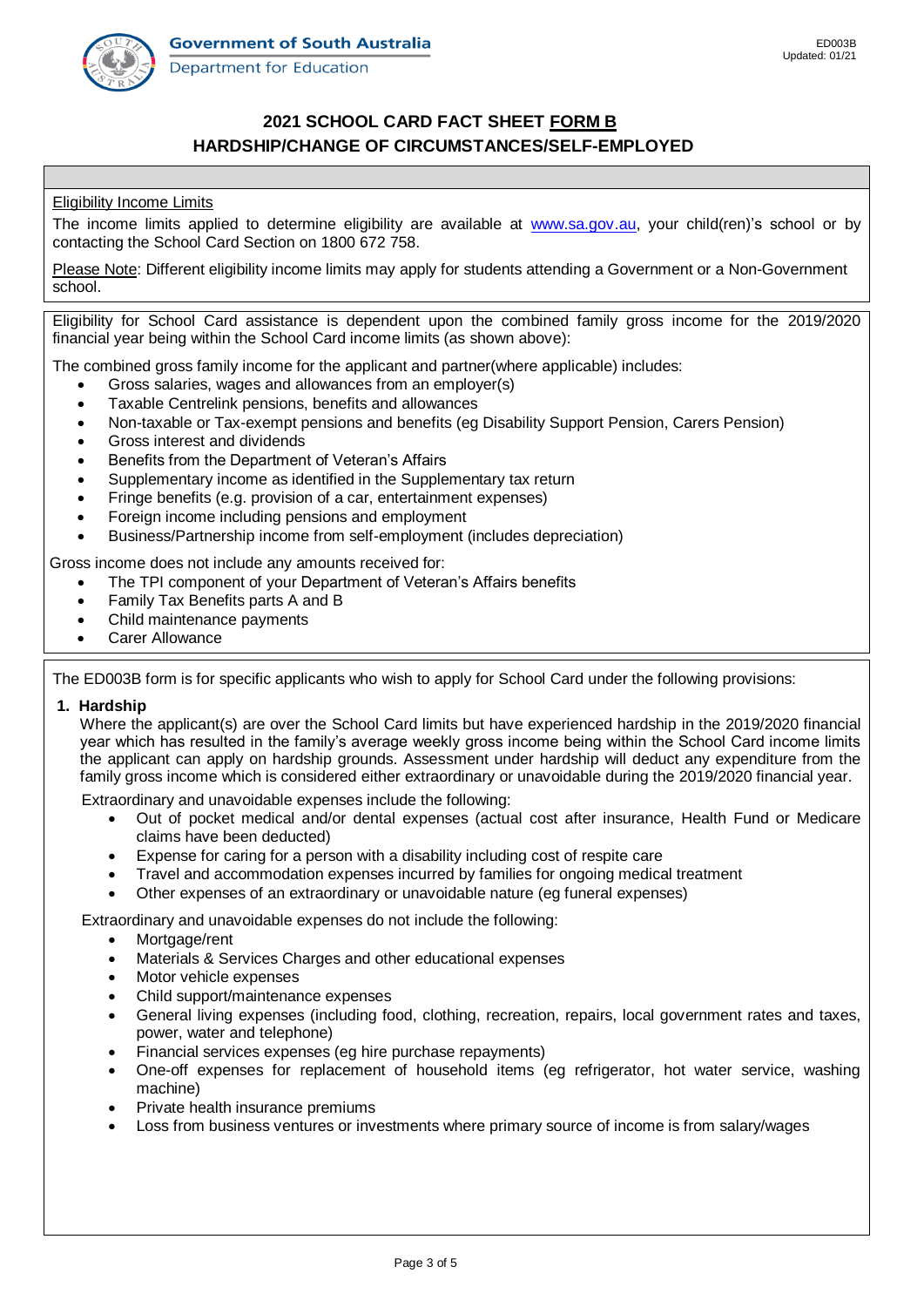

#### Application Process

Applicants applying under Hardship must forward copies of the following documents to the School Card Section:

- A completed ED003B application form
- A copy of the applicant and applicant's partner (where applicable) 2019/2020 Full Individual Tax Return as provided to the Australian Taxation Office (ATO) **not** Notice of Assessment/Taxation Estimates or Electronic Lodgement Declaration.
- Details (including copies of receipts) of extraordinary and unavoidable expenses which occurred during the 2019/2020 financial year.

#### **2. Change of Circumstances**

Applicants can apply under change of financial circumstances where they have experienced a significant change during the 2019/2020 financial year or during the period 1 July 2020 to 28 February 2021 inclusive, which has resulted in the family's average weekly gross income being within the School Card income limits based on the number of dependent children.

A significant change of circumstances will include:

- ceasing employment
- a reduction in the number of hours employed
- a change of marital/family circumstances
- a child/children came into your care
- commencing self employment
- re-locating from interstate

#### Application Process

Applicants applying under the Change of Circumstances criteria must forward to the School Card Section the following relevant documentation:

- A completed ED003B application form
- Documentation detailing the change in financial circumstances
- Copies of documents (eg. payslips) which detail the family's gross weekly income from 1 July 2020, or date the circumstances changed, to 28 February 2021 inclusive.
- A Centrelink Income Statement showing any taxable and non-taxable Centrelink income received (e.g. Parenting Payment, Newstart, Disability Support Pension, Carer's Pension, etc.)
- If self employed, copies of a financial statement which details the income and expenses of the business from 1 July 2020 up to 28 February 2021.

**NOTE**: Applications under the change of circumstance criteria are assessed on the average weekly family gross income from 1 July 2020, or the date the circumstances changed, to 28 February 2021.

### **3. Self-Employed**

Applicants who were self employed or had partners who were self-employed during the 2019/2020 financial year must apply for School Card on an ED003B application form.

The following information for both the applicant and his/her partner (if applicable) must be attached to the completed ED003B application form for the 2019/2020 financial year:

- Copies of the Full and complete individual income taxation returns(s) as provided to the ATO (**not** Notice of Assessment/Taxation Estimates or Electronic lodgment Declaration/s.
- Copies of the Business/Partnership taxation return(s)
- A copy of the Business/Partnership Profit and Loss Statement(s)
- A copy of the Business/Partnership depreciation schedule
- A copy of the Centrelink PAYG payment summary showing any non-taxable Centrelink income received

All completed ED003B application forms and the supporting documentation must be sent to the School Card Section for processing at address:

School Card Section GPO Box 1152 ADELAIDE SA 5001

School Card is administered by the Department for Education. Additional information is available at www.sa.gov.au or contact the School Card Section on free call 1800 672 758.

Please Note: Applications for the 2021 School Card Scheme close 19th November 2021.